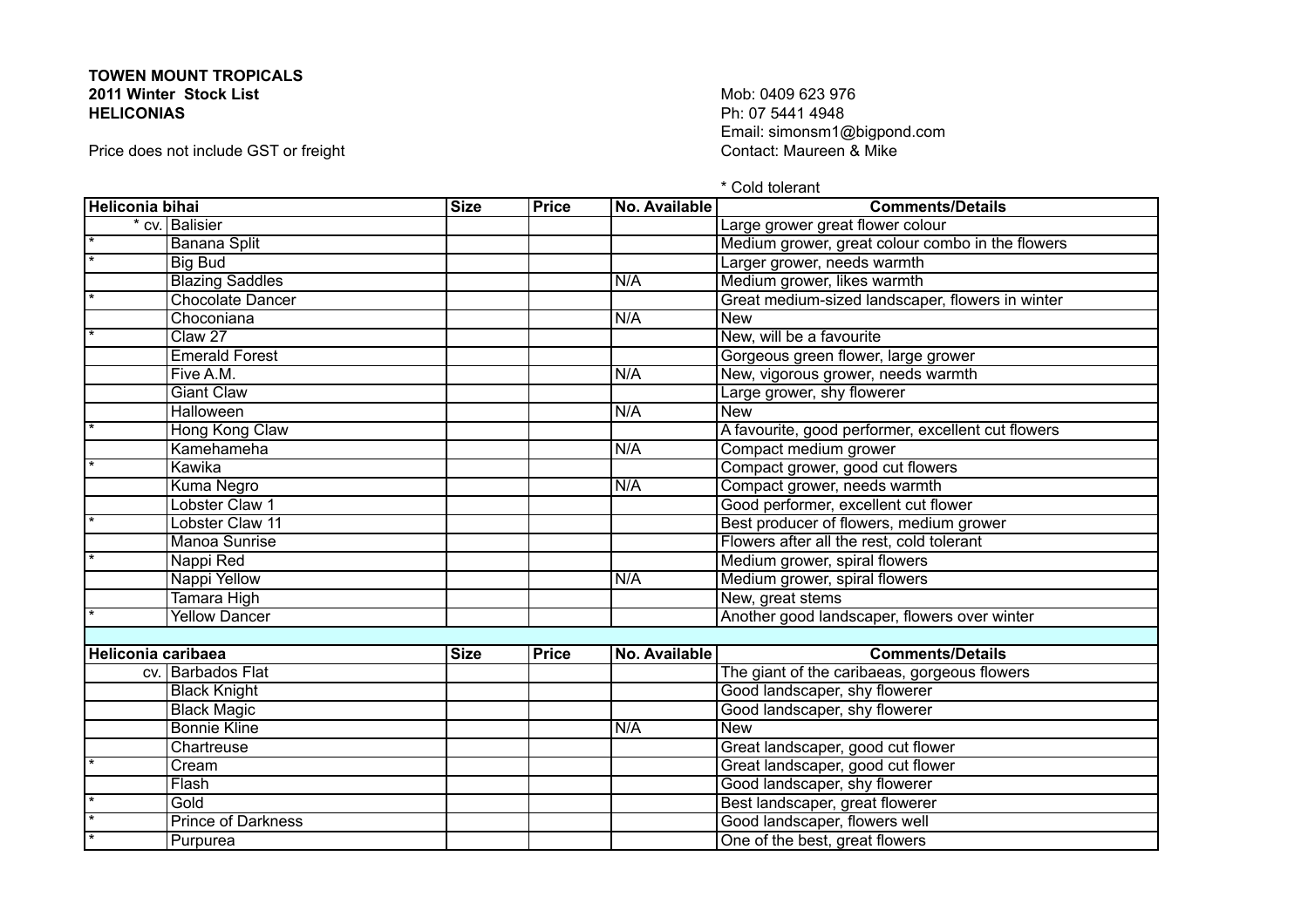|                       |                                                                                                                                                                                                                                                                                                                                                                                                                                                                                                                                                     |                                                          |                                                                                              | <b>Comments/Details</b>                                                                                                                                    |  |  |
|-----------------------|-----------------------------------------------------------------------------------------------------------------------------------------------------------------------------------------------------------------------------------------------------------------------------------------------------------------------------------------------------------------------------------------------------------------------------------------------------------------------------------------------------------------------------------------------------|----------------------------------------------------------|----------------------------------------------------------------------------------------------|------------------------------------------------------------------------------------------------------------------------------------------------------------|--|--|
|                       |                                                                                                                                                                                                                                                                                                                                                                                                                                                                                                                                                     |                                                          |                                                                                              | The largest of the group, fantastic flowers                                                                                                                |  |  |
| Jacquinii             |                                                                                                                                                                                                                                                                                                                                                                                                                                                                                                                                                     |                                                          |                                                                                              | One of the favourites, great performare                                                                                                                    |  |  |
|                       |                                                                                                                                                                                                                                                                                                                                                                                                                                                                                                                                                     |                                                          |                                                                                              | Great landscaper, excellent cut flower                                                                                                                     |  |  |
|                       |                                                                                                                                                                                                                                                                                                                                                                                                                                                                                                                                                     |                                                          |                                                                                              | New, vigorous grower                                                                                                                                       |  |  |
|                       |                                                                                                                                                                                                                                                                                                                                                                                                                                                                                                                                                     |                                                          |                                                                                              | One of the best, flowers well, tall grower                                                                                                                 |  |  |
|                       |                                                                                                                                                                                                                                                                                                                                                                                                                                                                                                                                                     |                                                          |                                                                                              | New, large grower                                                                                                                                          |  |  |
|                       |                                                                                                                                                                                                                                                                                                                                                                                                                                                                                                                                                     |                                                          |                                                                                              | Huge plant, great flowers                                                                                                                                  |  |  |
|                       |                                                                                                                                                                                                                                                                                                                                                                                                                                                                                                                                                     |                                                          |                                                                                              | One of the best lanscapers, cold tolerant                                                                                                                  |  |  |
|                       |                                                                                                                                                                                                                                                                                                                                                                                                                                                                                                                                                     |                                                          |                                                                                              | The best, fast grower, great flowers, great landscaper                                                                                                     |  |  |
|                       |                                                                                                                                                                                                                                                                                                                                                                                                                                                                                                                                                     |                                                          |                                                                                              |                                                                                                                                                            |  |  |
|                       | <b>Size</b>                                                                                                                                                                                                                                                                                                                                                                                                                                                                                                                                         |                                                          |                                                                                              | <b>Comments/Details</b>                                                                                                                                    |  |  |
|                       |                                                                                                                                                                                                                                                                                                                                                                                                                                                                                                                                                     |                                                          |                                                                                              | Loves sheltered position, spiral flowers                                                                                                                   |  |  |
|                       |                                                                                                                                                                                                                                                                                                                                                                                                                                                                                                                                                     |                                                          |                                                                                              |                                                                                                                                                            |  |  |
| Heliconia champneiana |                                                                                                                                                                                                                                                                                                                                                                                                                                                                                                                                                     |                                                          |                                                                                              | <b>Comments/Details</b>                                                                                                                                    |  |  |
|                       |                                                                                                                                                                                                                                                                                                                                                                                                                                                                                                                                                     |                                                          |                                                                                              | The most tropical look in flower                                                                                                                           |  |  |
|                       |                                                                                                                                                                                                                                                                                                                                                                                                                                                                                                                                                     |                                                          |                                                                                              | Fantastic large gold bracts, needs warmth                                                                                                                  |  |  |
| Splash                |                                                                                                                                                                                                                                                                                                                                                                                                                                                                                                                                                     |                                                          |                                                                                              | Exotic large flowers                                                                                                                                       |  |  |
|                       |                                                                                                                                                                                                                                                                                                                                                                                                                                                                                                                                                     |                                                          |                                                                                              |                                                                                                                                                            |  |  |
| Heliconia chartacea   |                                                                                                                                                                                                                                                                                                                                                                                                                                                                                                                                                     |                                                          |                                                                                              | <b>Comments/Details</b>                                                                                                                                    |  |  |
| cv. Meeana            |                                                                                                                                                                                                                                                                                                                                                                                                                                                                                                                                                     |                                                          |                                                                                              | Needs warmth, great landscaper, green/yellow hangers                                                                                                       |  |  |
|                       |                                                                                                                                                                                                                                                                                                                                                                                                                                                                                                                                                     |                                                          |                                                                                              | The best, needs warmth, gorgeous pendant flowers                                                                                                           |  |  |
|                       |                                                                                                                                                                                                                                                                                                                                                                                                                                                                                                                                                     |                                                          |                                                                                              | New, needs warmth                                                                                                                                          |  |  |
|                       |                                                                                                                                                                                                                                                                                                                                                                                                                                                                                                                                                     |                                                          |                                                                                              | Great landscaper, needs warmth                                                                                                                             |  |  |
|                       |                                                                                                                                                                                                                                                                                                                                                                                                                                                                                                                                                     |                                                          |                                                                                              |                                                                                                                                                            |  |  |
|                       | <b>Size</b>                                                                                                                                                                                                                                                                                                                                                                                                                                                                                                                                         |                                                          |                                                                                              | <b>Comments/Details</b>                                                                                                                                    |  |  |
|                       |                                                                                                                                                                                                                                                                                                                                                                                                                                                                                                                                                     |                                                          |                                                                                              | Great landscaper, pendulous flowers                                                                                                                        |  |  |
|                       |                                                                                                                                                                                                                                                                                                                                                                                                                                                                                                                                                     |                                                          |                                                                                              |                                                                                                                                                            |  |  |
|                       |                                                                                                                                                                                                                                                                                                                                                                                                                                                                                                                                                     |                                                          |                                                                                              | <b>Comments/Details</b>                                                                                                                                    |  |  |
|                       |                                                                                                                                                                                                                                                                                                                                                                                                                                                                                                                                                     |                                                          |                                                                                              | Medium grower, bright flowers                                                                                                                              |  |  |
| <b>Bucky</b>          |                                                                                                                                                                                                                                                                                                                                                                                                                                                                                                                                                     |                                                          |                                                                                              | Vigorous grower, the brightest flowers                                                                                                                     |  |  |
|                       |                                                                                                                                                                                                                                                                                                                                                                                                                                                                                                                                                     |                                                          |                                                                                              | Small plant, gorgeous flowers, needs warmth                                                                                                                |  |  |
|                       |                                                                                                                                                                                                                                                                                                                                                                                                                                                                                                                                                     |                                                          |                                                                                              | Not cold tolerant, great flowers                                                                                                                           |  |  |
|                       |                                                                                                                                                                                                                                                                                                                                                                                                                                                                                                                                                     |                                                          |                                                                                              | A great landscaper, needs warmth                                                                                                                           |  |  |
|                       |                                                                                                                                                                                                                                                                                                                                                                                                                                                                                                                                                     |                                                          |                                                                                              | Medium compact grower, flowers in winter                                                                                                                   |  |  |
| Las Cruces            |                                                                                                                                                                                                                                                                                                                                                                                                                                                                                                                                                     |                                                          |                                                                                              | Compact grower, bright flowers                                                                                                                             |  |  |
|                       |                                                                                                                                                                                                                                                                                                                                                                                                                                                                                                                                                     |                                                          |                                                                                              | New N/A                                                                                                                                                    |  |  |
| Tagami                |                                                                                                                                                                                                                                                                                                                                                                                                                                                                                                                                                     |                                                          |                                                                                              | Smaller grower, needs warmth, shy flowerer                                                                                                                 |  |  |
| <b>Valentine</b>      |                                                                                                                                                                                                                                                                                                                                                                                                                                                                                                                                                     |                                                          | N/A                                                                                          | New, little and cute, good landscaper                                                                                                                      |  |  |
|                       |                                                                                                                                                                                                                                                                                                                                                                                                                                                                                                                                                     |                                                          |                                                                                              |                                                                                                                                                            |  |  |
| Heliconia lennartiana |                                                                                                                                                                                                                                                                                                                                                                                                                                                                                                                                                     |                                                          |                                                                                              | New, neat and compact, good flower - N/A                                                                                                                   |  |  |
|                       | Heliconia bihai x caribaea<br>* cv. Criswick<br>Kawauchi<br><b>Piton Point</b><br><b>Richmond Red</b><br>Son of Criswick<br><b>Freddie's Blue</b><br><b>Hot Rio Nights</b><br><b>Black Cherry</b><br>Heliconia bihai x spathocircinata<br>cv. Cinnamon Twist<br>cv. Maya Blood<br><b>Maya Gold</b><br><b>Sexy Pink</b><br>Sexy Pink 111<br><b>Sexy Scarlet</b><br>Heliconia chartacae x platystachys<br><b>Temptress</b><br><b>Heliconia stricta</b><br>* cv. Bob Wilson<br><b>Dimples</b><br>Dorado Gold<br>Dwarf Jamaican<br>Firebird<br>Slim Red | <b>Size</b><br><b>Size</b><br><b>Size</b><br><b>Size</b> | <b>Price</b><br><b>Price</b><br><b>Price</b><br><b>Price</b><br><b>Price</b><br><b>Price</b> | No. Available<br>N/A<br>N/A<br>No. Available<br>No. Available<br>No. Available<br>N/A<br>N/A<br>N/A<br>N/A<br>No. Available<br>No. Available<br>N/A<br>N/A |  |  |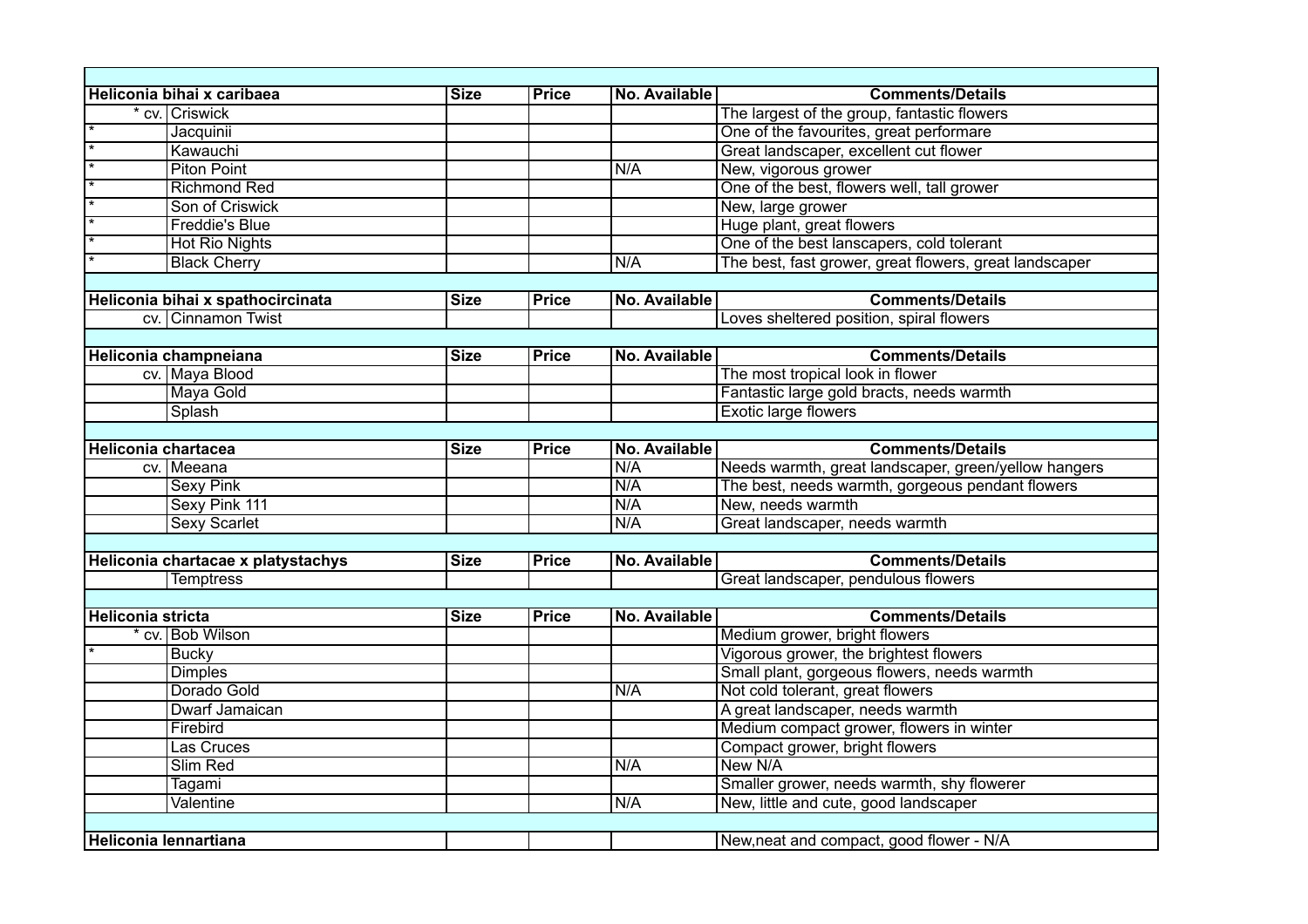| Heliconia orthotricha |                                     | <b>Size</b> | <b>Price</b> | No. Available | <b>Comments/Details</b>                                  |  |  |
|-----------------------|-------------------------------------|-------------|--------------|---------------|----------------------------------------------------------|--|--|
|                       | cv. Black Edge of Nite              |             |              | N/A           | Needs warmth and shelter, great flowers                  |  |  |
| $\overline{\ast}$     | Carnival                            |             |              |               | *one of the best smaller growers, great flowers          |  |  |
|                       | <b>Eden Pink</b>                    |             |              |               | * the brightest, lolly pink flowers, larger plant        |  |  |
|                       | Rosey                               |             |              |               | Great winter flowerer, medium grower                     |  |  |
|                       | <b>Edge of Nite</b>                 |             |              | N/A           | Needs warmth, great flowers                              |  |  |
|                       | Garden of Eden                      |             |              |               | One of the best, produces large flowers in autumn/winter |  |  |
|                       | <b>Butterfield</b>                  |             |              |               | More compact flowerheads, medium grower                  |  |  |
|                       | <b>Imperial Red</b>                 |             |              |               | Great colour combo, medium grower                        |  |  |
|                       | <b>Imperial Pink</b>                |             |              |               | Bright, medium grower, excellent cut flower              |  |  |
|                       | <b>She</b>                          |             |              |               | * Likes warmth, filtered light, great cut flower         |  |  |
|                       | <b>Tivaro Red</b>                   |             |              |               | Rich colour, great stem length, excellent cut flower     |  |  |
|                       |                                     |             |              |               |                                                          |  |  |
|                       | <b>Heliconia psittacorum</b>        | <b>Size</b> | <b>Price</b> | No. Available | <b>Comments/Details</b>                                  |  |  |
|                       | cv. Andromeda                       |             |              |               | Good landscaper, flowers for 6 months in summer          |  |  |
|                       | <b>Red Devil</b>                    |             |              |               | New, gorgeous bright orange/red flowers                  |  |  |
|                       | Double B Red                        |             |              | N/A           | Tall grower, bright red flowers                          |  |  |
|                       | Flamethrower                        |             |              |               | New, brightest flower, great architecture                |  |  |
|                       | <b>Frosty Orange</b>                |             |              |               | Unique look, good landscaper                             |  |  |
|                       | <b>Green Bananas</b>                |             |              |               | New, interesting colour combination, good stem strength  |  |  |
|                       | Kathy                               |             |              |               | Bright, good landscaper, fine stems/flowers              |  |  |
|                       | Lady Di                             |             |              |               | One of the favourites, great flower colour               |  |  |
|                       | Lillian                             |             |              |               | Good landscaper, small compact                           |  |  |
|                       | Parakeet                            |             |              |               | long stems, large flowerheads, great colour combination  |  |  |
|                       | Pearl                               |             |              |               | New, fantastic flower, medium grower                     |  |  |
|                       | Peter Bacon(Maranon Sassy)          |             |              |               | Great colour combo, large flowerheads                    |  |  |
|                       | Petra                               |             |              |               | One of the best for cut flowers, strong stems            |  |  |
|                       | Petranova                           |             |              |               | Small landscaper, bright small flowerheads               |  |  |
|                       | <b>Pink Blush</b>                   |             |              |               | The largest grower, great stem strength, great flowers   |  |  |
|                       | Lavidia                             |             |              | N/A           | New, fine flowers, good performer                        |  |  |
|                       | Lizzette                            |             |              |               | Best landscaper, compact. Lovely small flower            |  |  |
|                       | Samara                              |             |              |               | New, bright, medium grower, good cut flower              |  |  |
|                       | Sassy                               |             |              |               | One of the best for cut flowers, great colour combo      |  |  |
|                       | <b>St Vincent Pink(Winter Pink)</b> |             |              | N/A           | Smaller grower, great flower colour                      |  |  |
|                       | <b>St Vincent Red</b>               |             |              |               | Bright, good landscaper, great cut flower                |  |  |
|                       | <b>Strawberries &amp; Cream</b>     |             |              | N/A           | Great flowerheads, tall grower                           |  |  |
|                       | <b>Suriname Sassy</b>               |             |              | N/A           | Similar to Sassy, smaller flowerhead                     |  |  |
|                       | <b>Tangerine</b>                    |             |              |               | Fantastic landscaper, great flower colour                |  |  |
|                       | <b>Tay</b>                          |             |              | N/A           | Small version of andromeda                               |  |  |
|                       |                                     |             |              |               |                                                          |  |  |
|                       | Heliconia psittacorum x marginata   | <b>Size</b> | <b>Price</b> | No. Available | <b>Comments/Details</b>                                  |  |  |
|                       |                                     |             |              |               |                                                          |  |  |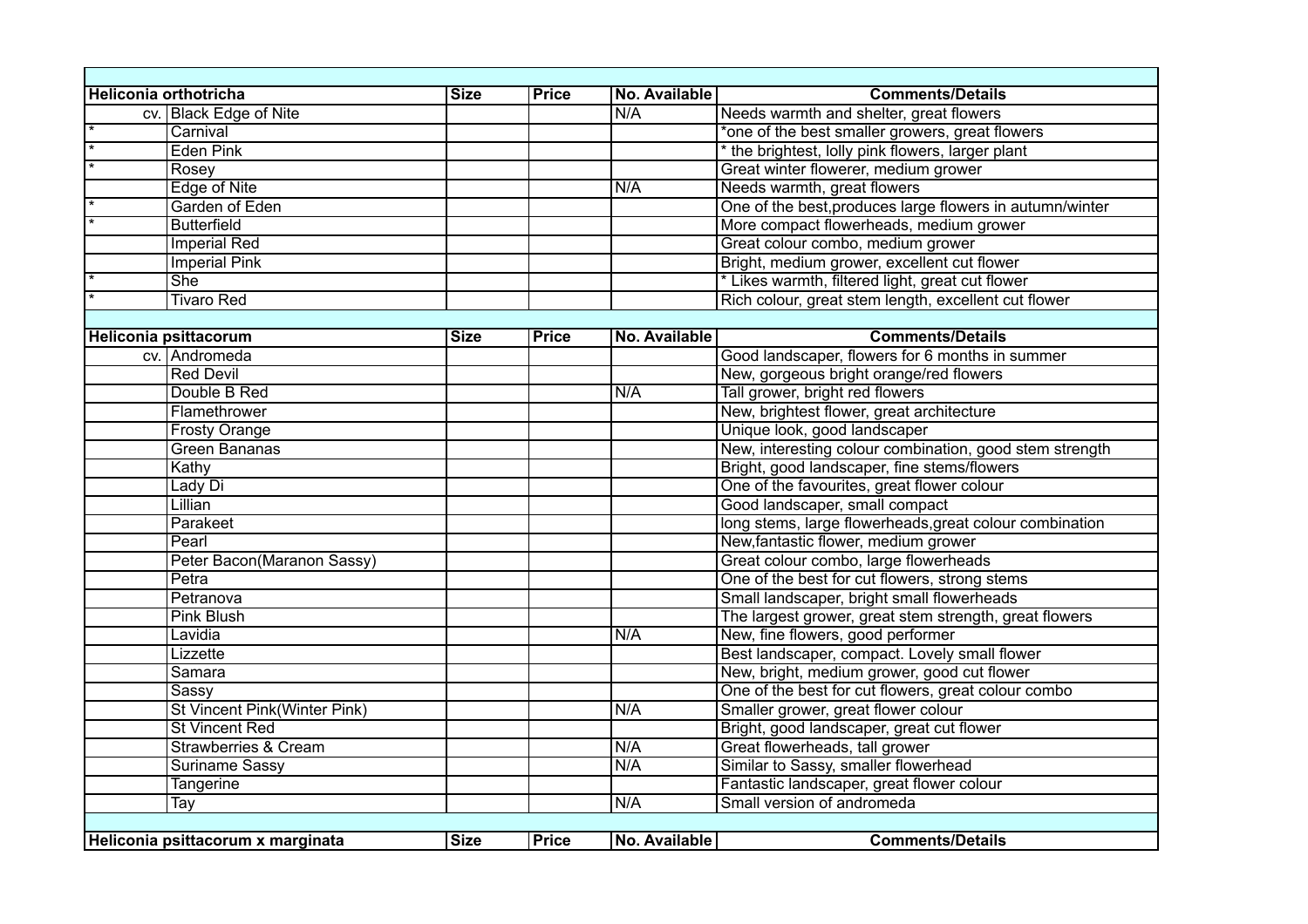| $\overline{\ast}$           | Nickeriensis                            |             |              |                      | Vigorous grower, great leaves                          |  |  |
|-----------------------------|-----------------------------------------|-------------|--------------|----------------------|--------------------------------------------------------|--|--|
|                             |                                         |             |              |                      |                                                        |  |  |
| <b>Heliconia densiflora</b> |                                         | <b>Size</b> | <b>Price</b> | No. Available        | <b>Comments/Details</b>                                |  |  |
|                             | cv. Fireflash                           |             |              | N/A                  | Small landscaper, not cold tolerant                    |  |  |
|                             |                                         |             |              |                      |                                                        |  |  |
|                             | Psittacorum hybrid - Psitt x Spath      | <b>Size</b> | <b>Price</b> | No. Available        | <b>Comments/Details</b>                                |  |  |
|                             | cv. Daintree                            |             |              |                      | Brightest flowerer, medium grower                      |  |  |
|                             | Flame                                   |             |              |                      | Large leaves, fantastic, bright flowers                |  |  |
|                             | Flame(original)                         |             |              |                      | Medium grower, thick clumper, light orange flower      |  |  |
|                             | Golden Torch                            |             |              |                      | Bright flower, one of the old favourites               |  |  |
|                             | Golden Torch Adrian                     |             |              |                      | Med/large grower, large leaves                         |  |  |
|                             |                                         |             |              |                      |                                                        |  |  |
|                             | Heliconia psittacorum x spathocircinata | <b>Size</b> | <b>Price</b> | No. Available        | <b>Comments/Details</b>                                |  |  |
|                             | <b>Alan Carle</b>                       |             |              |                      | Long lasting flowers, vigorous grower                  |  |  |
|                             | Guyana                                  |             |              |                      | Great medium landscaper, bright orange flowers         |  |  |
|                             | <b>Tropics</b>                          |             |              |                      | Fantastic landscaper, tropical medium flower           |  |  |
|                             |                                         |             |              |                      |                                                        |  |  |
|                             | Heliconia & Acuminata                   |             |              |                      |                                                        |  |  |
|                             | Adrian                                  |             |              |                      | Similar to psittacorum, great flowers                  |  |  |
|                             |                                         |             |              |                      |                                                        |  |  |
| <b>Heliconia angusta</b>    |                                         | <b>Size</b> | <b>Price</b> | No. Available        | <b>Comments/Details</b>                                |  |  |
|                             | cv. Orange Xmas                         |             |              | N/A                  | Great plant, needs warmth and shelter, shy flowerer    |  |  |
|                             | <b>Red Holiday</b>                      |             |              |                      | *Excellent landscaper, good cut flower in winter       |  |  |
|                             | <b>Yellow Xmas</b>                      |             |              |                      | *Excellent cut flowers, medium grower                  |  |  |
|                             |                                         |             |              |                      |                                                        |  |  |
| Heliconia mathiasiae        |                                         | <b>Size</b> | <b>Price</b> | No. Available        | <b>Comments/Details</b>                                |  |  |
|                             | * cv. Mildred                           |             |              |                      | Vigorous grower, bright red bracts with yellow flowers |  |  |
|                             |                                         |             |              |                      |                                                        |  |  |
| <b>Heliconia hirsuta</b>    |                                         | <b>Size</b> | Price        | <b>No. Available</b> | <b>Comments/Details</b>                                |  |  |
|                             | cv. Costa Flores                        |             |              | N/A                  | Small grower, needs warmth, bright flowers             |  |  |
|                             | Canary                                  |             |              | N/A                  | Small grower, needs warmth                             |  |  |
|                             | Darrell                                 |             |              |                      | Large grower, interesting foliage, small flowerheads   |  |  |
|                             |                                         |             |              |                      |                                                        |  |  |
| <b>Heliconia spissa</b>     |                                         | <b>Size</b> | <b>Price</b> | No. Available        | <b>Comments/Details</b>                                |  |  |
|                             | cv. Mexico Red                          |             |              |                      | A great landscaper, Balinese look with split leaf      |  |  |
|                             |                                         |             |              |                      |                                                        |  |  |
| <b>Heliconia lingulata</b>  |                                         | <b>Size</b> | <b>Price</b> | No. Available        | <b>Comments/Details</b>                                |  |  |
|                             | <b>Red Tip</b>                          |             |              |                      | Excellent landscaper, great architecture               |  |  |
|                             | Fan                                     |             |              |                      | Excellent landscaper, great architecture               |  |  |
|                             |                                         |             |              |                      |                                                        |  |  |
| Heliconia latispatha        |                                         | <b>Size</b> | <b>Price</b> | No. Available        | <b>Comments/Details</b>                                |  |  |
|                             | cv. Red-Yellow Gyro                     |             |              |                      | Vigorous grower, nice flower                           |  |  |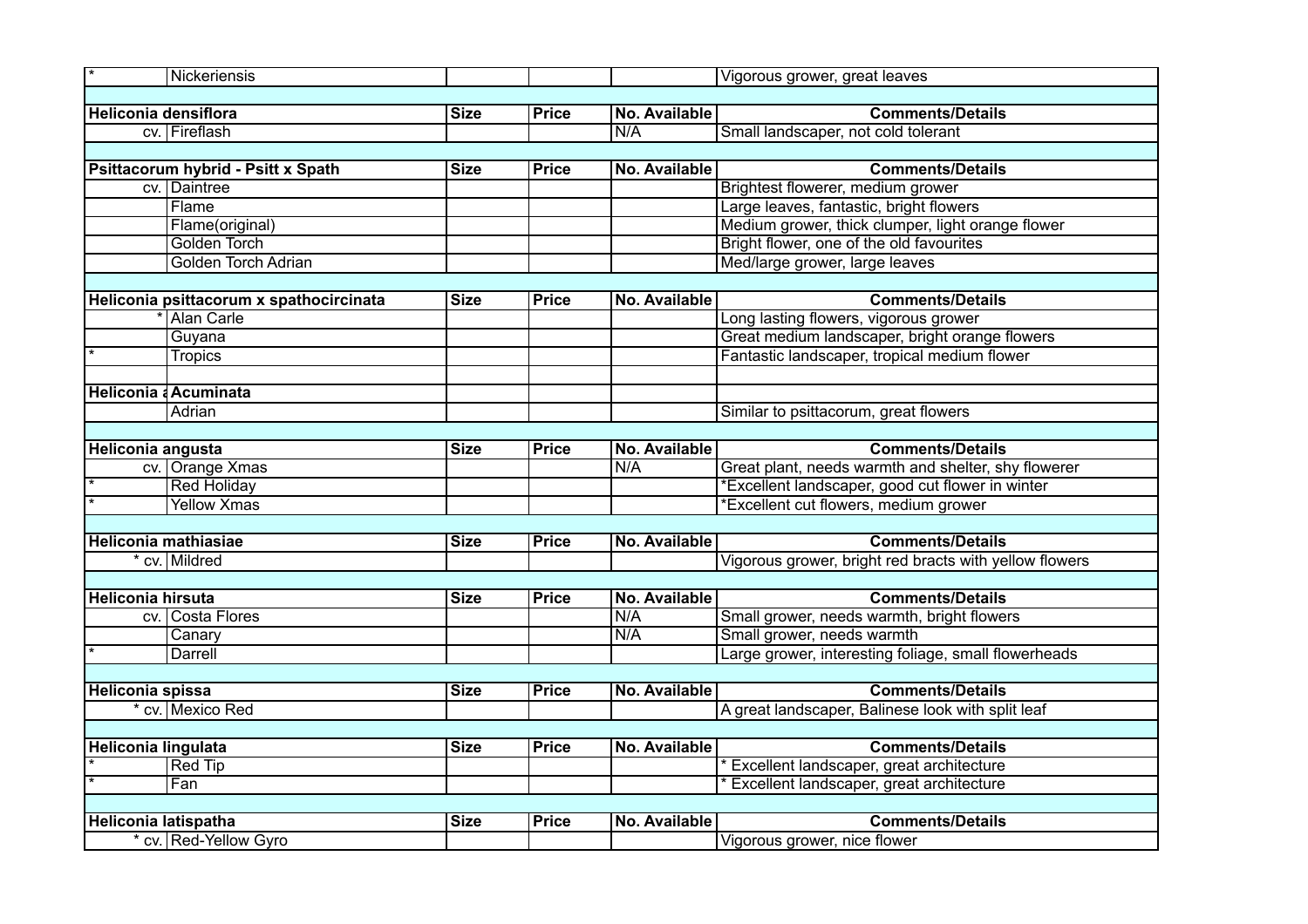|                               | <b>Distans</b>              |             |              |                      | Vigorous grower, nice flower                           |
|-------------------------------|-----------------------------|-------------|--------------|----------------------|--------------------------------------------------------|
|                               | Orange Gyro                 |             |              |                      | Fast grower, great flower                              |
|                               |                             |             |              |                      |                                                        |
| <b>Heliconia farinosa</b>     |                             | <b>Size</b> | <b>Price</b> | No. Available        | <b>Comments/Details</b>                                |
|                               | Rio                         |             |              | N/A                  | *One of the best landscapers, great architecture       |
|                               |                             |             |              |                      |                                                        |
| Heliconia pendula             |                             | <b>Size</b> | <b>Price</b> | No. Available        | <b>Comments/Details</b>                                |
|                               | * cv. Bright Red            |             |              |                      | Best medium landscaper, pendulous red flowers          |
|                               | Frosty                      |             |              |                      | Needs warm position, gorgeous red/white flowers        |
|                               | <b>Red Waxy</b>             |             |              |                      | Best large landscaper, pendulous orange/red flowers    |
|                               |                             |             |              |                      |                                                        |
| *Heliconia aurea              |                             |             |              | N/A                  | New, great tight clumper, good landscaper              |
|                               |                             |             |              |                      |                                                        |
| *Heliconia papsiana           |                             |             |              |                      | Medium grower, good landscaper                         |
|                               |                             |             |              |                      |                                                        |
| Heliconia marginata           |                             | <b>Size</b> | Price        | No. Available        | <b>Comments/Details</b>                                |
|                               | var. lutea                  |             |              |                      | A runner, shy flowerer, medium grower                  |
|                               |                             |             |              |                      |                                                        |
| <b>Heliconia longa</b>        |                             |             |              | N/A                  | Vigorous grower, good architecture                     |
|                               |                             |             |              |                      |                                                        |
| Heliconia vellerigera         |                             |             |              |                      | Fantastic feature plant, great foliage, needs warmth   |
| <b>CV</b>                     | She Kong                    |             |              |                      |                                                        |
|                               |                             |             |              |                      |                                                        |
|                               | Heliconia schiedeana        |             |              | N/A                  | Great architecture, cold tolerant, small flowerheads   |
|                               |                             |             |              |                      |                                                        |
| Heliconia pastazae            |                             |             |              | N/A                  | Requires warm, protected position, good landscaper     |
|                               |                             |             |              |                      |                                                        |
| Heliconia collinsiana         |                             | <b>Size</b> | <b>Price</b> | No. Available        | <b>Comments/Details</b>                                |
|                               | * var. collinsiana          |             |              |                      | A favourite landscaper, gorgeous, pendulous red bracts |
|                               |                             |             |              |                      |                                                        |
|                               | Heliconia curtispatha       |             |              | N/A                  | New, large grower, needs warmth                        |
|                               |                             |             |              |                      |                                                        |
|                               | Heliconia bihai x marginata |             |              |                      |                                                        |
|                               | Rauliniana                  |             |              |                      | Best screen plant, tall, compact grower                |
|                               |                             |             |              |                      |                                                        |
| <b>Heliconia rostrata</b>     |                             | <b>Size</b> | <b>Price</b> | No. Available        | <b>Comments/Details</b>                                |
|                               | 10 Day                      |             |              |                      | Old favourite, fantastic landscaper, pendulous flowers |
|                               | Misahualli                  |             |              |                      | New, great pendulous bracts, good landscaper           |
|                               | Orange                      |             |              |                      | New, great landscaper                                  |
|                               |                             |             |              |                      |                                                        |
| <b>Heliconia aff rostrata</b> |                             | <b>Size</b> | <b>Price</b> | <b>No. Available</b> | <b>Comments/Details</b>                                |
|                               | <b>Giant Gold</b>           |             |              |                      | New, great landscaper                                  |
|                               |                             |             |              |                      |                                                        |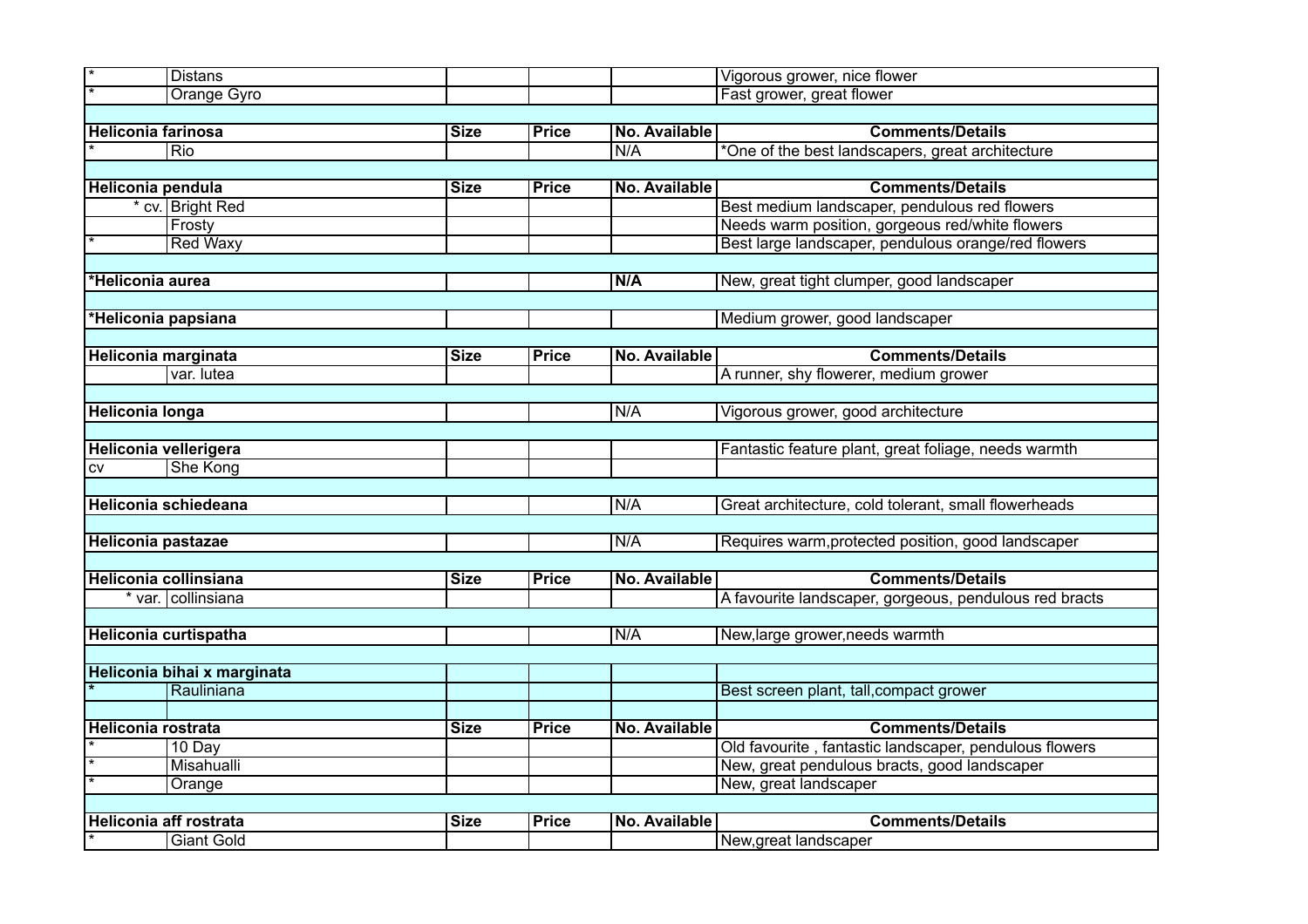|                            | Heliconia mariae x pogonantha    | <b>Size</b> | <b>Price</b> | No. Available        | <b>Comments/Details</b>                                 |
|----------------------------|----------------------------------|-------------|--------------|----------------------|---------------------------------------------------------|
|                            | cv. Bushmaster(Dinosaur)         |             |              |                      | So different, gold stems, good landscaper               |
|                            |                                  |             |              |                      |                                                         |
|                            | Heliconia pogonantha             | <b>Size</b> | <b>Price</b> | No. Available        | <b>Comments/Details</b>                                 |
|                            | var. pogonantha                  |             |              | N/A                  | New, needs warmth, large grower                         |
|                            | var. veraguasensis               |             |              | N/A                  | New, needs warmth, large grower                         |
|                            |                                  |             |              |                      |                                                         |
|                            | <b>Heliconia episcopalis</b>     | <b>Size</b> | <b>Price</b> | No. Available        | <b>Comments/Details</b>                                 |
|                            | Vellozo(Spear)                   |             |              |                      | *A great landscaper, so different, interesting flowers  |
|                            |                                  |             |              |                      |                                                         |
|                            | Heliconia bourgaeana             |             |              | N/A                  | * Likes sheltered position, fantastic pink bracts       |
|                            |                                  |             |              |                      |                                                         |
| <b>Heliconia metallica</b> |                                  | <b>Size</b> | <b>Price</b> | No. Available        | <b>Comments/Details</b>                                 |
| shade                      | <b>Red Form</b>                  |             |              | N/A                  | Needs warmth, shelter and part shade, good landscaper   |
|                            |                                  |             |              |                      |                                                         |
| <b>Heliconia tortuosa</b>  |                                  | <b>Size</b> | <b>Price</b> | No. Available        | <b>Comments/Details</b>                                 |
|                            | <b>Red Twist</b>                 |             |              | N/A                  | <b>New</b>                                              |
|                            |                                  |             |              |                      |                                                         |
| *Heliconia subulata        |                                  |             |              |                      | Tall grower, terminal flowers, interesting architecture |
|                            |                                  |             |              |                      |                                                         |
|                            | Heliconia subulata thaysiana     | <b>Size</b> | <b>Price</b> | No. Available        | <b>Comments/Details</b>                                 |
|                            | * var. thaysiana                 |             |              | N/A                  | * New, similar to Subulata                              |
|                            |                                  |             |              |                      |                                                         |
|                            | Heliconia pseudoaemygdiana       | <b>Size</b> | <b>Price</b> | No. Available        | <b>Comments/Details</b>                                 |
|                            | Birdiana                         |             |              |                      | Great medium landscaper, large leaves                   |
|                            |                                  |             |              |                      |                                                         |
|                            | Heliconia aemygdiana             | <b>Size</b> | <b>Price</b> | No. Available        | <b>Comments/Details</b>                                 |
|                            | var. transandina                 |             |              | N/A                  | Small grower, prefers warmth and sheltered position     |
|                            |                                  |             |              |                      |                                                         |
|                            | Heliconia wagneriana             | <b>Size</b> | <b>Price</b> | No. Available        | <b>Comments/Details</b>                                 |
|                            | <b>Turbo</b>                     |             |              | N/A                  | Not cold tolerant                                       |
|                            | Wagneriana                       |             |              | N/A                  | Not cold tolerant                                       |
|                            |                                  |             |              |                      |                                                         |
|                            | Heliconia imbricata x latispatha | <b>Size</b> | <b>Price</b> | <b>No. Available</b> | <b>Comments/Details</b>                                 |
|                            | <b>Stairway to Heaven</b>        |             |              | N/A                  | Medium grower, likes warmth and shelter                 |
|                            |                                  |             |              |                      |                                                         |
|                            | Heliconia velloziana             | <b>Size</b> | <b>Price</b> | No. Available        | <b>Comments/Details</b>                                 |
|                            | Emygdio                          |             |              | N/A                  | *good landscaper, likes warmth                          |
|                            |                                  |             |              |                      |                                                         |
|                            | Heliconia aemygdiana             |             |              | N/A                  | Small grower, likes warmth, great flower colour         |
|                            |                                  |             |              |                      |                                                         |